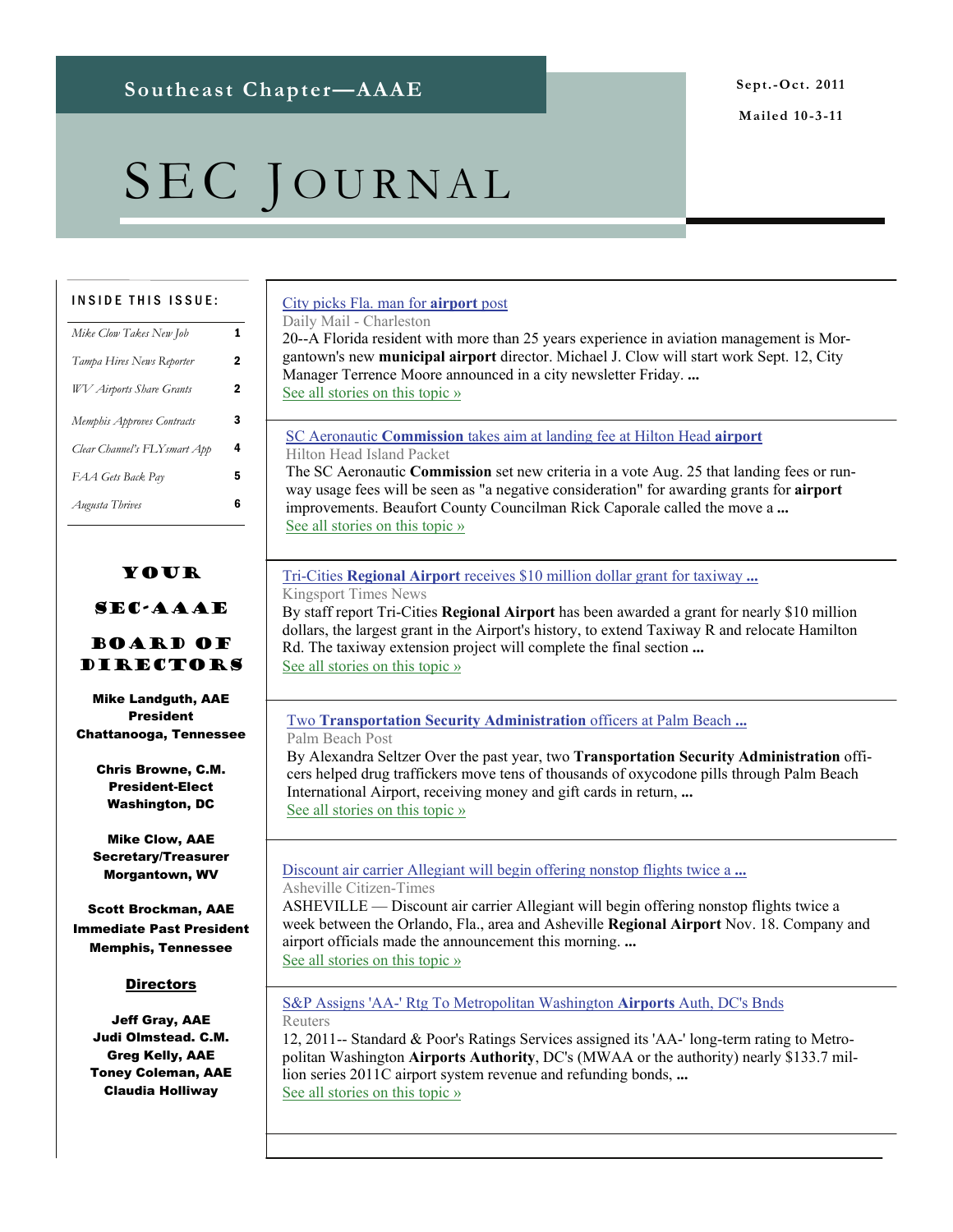The information contained in this newsletter is for general information purposes only. The information is provided by the Southeast Chapter of the American Association of Airport Executives and while we endeavor to keep the information up to date and correct, we make no representations or warranties of any kind, express or implied, about the completeness, accuracy, reliability, suitability or availability with respect to the website(s) noted herein or the information, products, services, or related graphics contained in the newsletter or on the website(s) noted for any purpose. Any reliance you place on such information is, therefore, strictly at your own risk.

 In no event will the Southeast Chapter of the American Association of Airport Executives be liable for any loss or damage including without limitation, indirect or consequential loss or damage, or any loss or damage whatsoever arising from loss of data or profits arising out of, or in connection with, the use of this newsletter.

 Through this newsletter you are able to link to other websites which are not under the control of the Southeast Chapter of the American Association of Airport Executives. We have no control over the nature, content, comments, language and availability of those sites. The inclusion of any links does not imply a recommendation or endorsement of the views expressed within any links.

 The Southeast Chapter of the American Association of Airport Executives is confident every effort is made to keep the website(s) noted herein up and running smoothly; however, The Southeast Chapter of the American Association of Airport Executives takes no responsibility for, and will not be liable for, the website (s) being temporarily unavailable due to technical issues beyond our control or links that have expired, are disabled or misdirected.

 Linked headlines for the Southeast Chapter—AAAE Journal provided by Google News at www.news.google.com.

#### [Lee commissioners look to give local companies preference in bidding process](http://www.google.com/url?sa=X&q=http://www.naplesnews.com/news/2011/sep/12/lee-commissioners-look-give-local-companies-prefer/&ct=ga&cad=CAEQARgAIAAoATABOAFAlsm68wRIAVAAWABiAmVu&cd=CYJPo_OBjrk&usg=AFQjCNG_wlGw4ZJyEQTPYIZAhOLwpSpfcQ)

#### Naples Daily News

That money, he said, will go into the Port **Authority's** general operating revenues for the operation of the **airport**. Siegel said the break between the Port **Authority** and the center was not a surprise. "They had difficulties getting the project off the **...** [See all stories on this topic »](http://www.google.com/url?sa=X&q=http://news.google.com/news/story%3Fncl%3Dhttp://www.naplesnews.com/news/2011/sep/12/lee-commissioners-look-give-local-companies-prefer/%26hl%3Den%26geo%3Dus&ct=ga&cad=CAEQARgAIAAoBjABOAFAlsm68wRIAVAAWABiAmVu&cd=CYJPo_OBjrk&usg=AFQjCNEEpHzm8nrsf_PglHt_Ye9Dwavx1g)

#### [Tampa airport hires newspaper reporter as communications chief](http://www.google.com/url?sa=X&q=http://www2.tbo.com/news/politics/2011/sep/13/menewso6-tampa-airport-hires-newspaper-reporter-as-ar-257330/&ct=ga&cad=CAEQAhgAIAAoATAAOABAwYa98wRIAVAAWABiAmVu&cd=G1nLArM5cLk&usg=AFQjCNHAGwr1xA5yfE2oK9-EeQiKaN8cGg)

Tbo.com

Zink will work with the media as spokeswoman for the Hillsborough County **Aviation Authority**, the role currently filled by Brenda Geoghagan, who will become director of public affairs. Geoghagan will retain her \$107000 annual salary and continue to **...**

[See all stories on this topic](http://www.google.com/url?sa=X&q=http://news.google.com/news/story%3Fncl%3Dhttp://www2.tbo.com/news/politics/2011/sep/13/menewso6-tampa-airport-hires-newspaper-reporter-as-ar-257330/%26hl%3Den%26geo%3Dus&ct=ga&cad=CAEQAhgAIAAoBjAAOABAwYa98wRIAVAAWABiAmVu&cd=G1nLArM5cLk&usg=AFQjCNHFSrqQd0T9RG1oBFL5o09b7Wr_Tg)

#### 8 W.Va. **airports** [to share \\$15.1M in federal grants](http://www.google.com/url?sa=X&q=http://www.businessweek.com/ap/financialnews/D9PN3V680.htm&ct=ga&cad=CAEQARgAIAAoATAAOABAupG98wRIAVAAWABiAmVu&cd=5pVeK6ZjAC0&usg=AFQjCNEPN44pWzeZ79hgZg189_eXCn_sRw)

BusinessWeek

Also receiving grants were Greenbrier County **Airport**, \$2.6 million; North Central **Airport**, \$2 million; Elkins-Randolph County **Airport**, \$1.9 million; Yeager **Airport**, \$904779; Morgantown **Municipal**-Walter L. Bill Hart Field **Airport**, \$631000;

**...** [See all stories on this topic »](http://www.google.com/url?sa=X&q=http://news.google.com/news/story%3Fncl%3Dhttp://www.businessweek.com/ap/financialnews/D9PN3V680.htm%26hl%3Den%26geo%3Dus&ct=ga&cad=CAEQARgAIAAoBjAAOABAupG98wRIAVAAWABiAmVu&cd=5pVeK6ZjAC0&usg=AFQjCNEEEdU3BrSJ5AI-cdQOyOMUb2B8eQ)

#### [Kaiser acquires assets of Alabama Aircraft](http://www.google.com/url?sa=X&q=http://www.bizjournals.com/birmingham/news/2011/09/12/kaiser-acquires-assets-of-alabama.html&ct=ga&cad=CAEQARgAIAAoATAAOABAmbG58wRIAVAAWABiAmVu&cd=wFfvxGRr8K8&usg=AFQjCNH_Eu8FTCyXpXimqATGZGLpXfUUDg)

Bizjournals.com

Kaiser Aircraft Industries Inc. has acquired a large amount of the operating assets of the Birmingham-based Alabama Aircraft Industries Inc. The Birmingham **Airport Authority** objected to the \$500000 sale in August because of doubts Kaiser would honor **...**

[See all stories on this topic »](http://www.google.com/url?sa=X&q=http://news.google.com/news/story%3Fncl%3Dhttp://www.bizjournals.com/birmingham/news/2011/09/12/kaiser-acquires-assets-of-alabama.html%26hl%3Den%26geo%3Dus&ct=ga&cad=CAEQARgAIAAoBjAAOABAmbG58wRIAVAAWABiAmVu&cd=wFfvxGRr8K8&usg=AFQjCNFlxmENwKaGACM1nU1NmGLdDQeiVQ)

#### [Plans made for car rental facility at Southwest Florida International](http://www.google.com/url?sa=X&q=http://www.news-press.com/article/20110912/BUSINESS/110912032/Plans-made-car-rental-facility-Southwest-Florida-International-Airport%3Fodyssey%3Dtab%257Ctopnews%257Ctext%257CHome&ct=ga&cad=CAEQARgAIAAoATADOANAmbG58wRIAVAAWABiAmVu&cd=wFfvxGRr8K8&usg=AFQjCNE8wYiUl8EZ5k3c9wDX28p8O2ctmw) **Airport**

The News-Press

Lee County commissioners met at the international **airport** this morning as the port **authority** board ratified several recommendations from their panel of citizen-advisors. Among them, they: • Tapped to lead car rental facility redesign: SchenkelShultz **...** [See all stories on this topic »](http://www.google.com/url?sa=X&q=http://news.google.com/news/story%3Fncl%3Dhttp://www.news-press.com/article/20110912/BUSINESS/110912032/Plans-made-car-rental-facility-Southwest-Florida-International-Airport%253Fodyssey%253Dtab%25257Ctopnews%25257Ctext%25257CHome%26hl%3Den%26geo%3Dus&ct=ga&cad=CAEQARgAIAAoBjADOANAmbG58wRIAVAAWABiAmVu&cd=wFfvxGRr8K8&usg=AFQjCNEZzppnxrc_2eAe8ROSjl7xtt7jAw)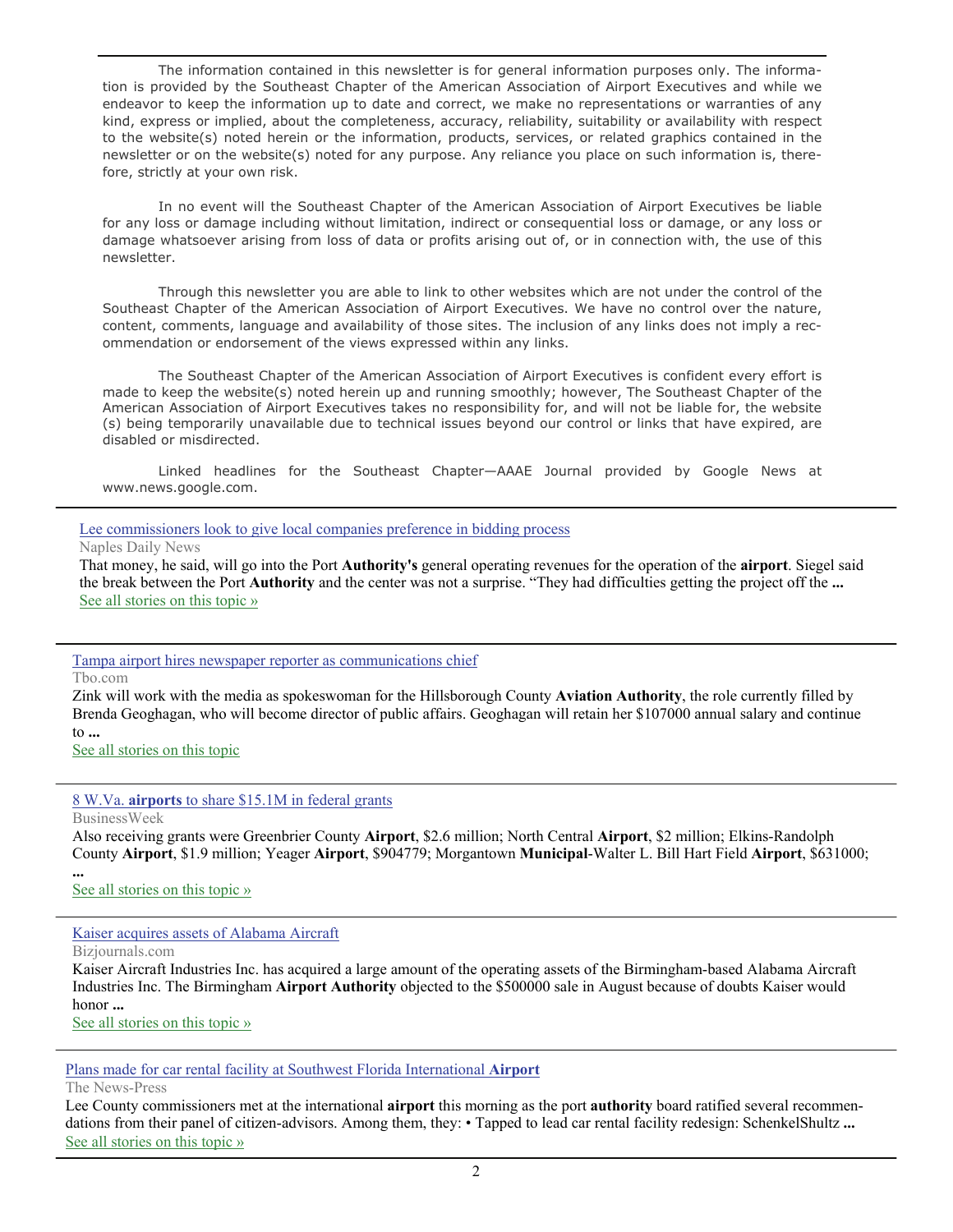## *Host of the 2012 SEC-AAAE Annual Conference*



# *Savannah—MAY 19-23, 2012*

[Aerospace complex could bring jobs](http://www.google.com/url?sa=X&q=http://www.dailycommercial.com/091011airport&ct=ga&cad=CAEQAhgAIAAoATAAOABAv7-v8wRIAVAAWABiAmVu&cd=KjtlmtdNczI&usg=AFQjCNFEguFDouJQtg-lRr-b-9u5r42D2w)

Daily Commercial

**...** as well as the already successful Leesburg International **Airport**. "This is the largest economic development initiative the city has ever undertaken," said Leesburg City **Manager** Jay Evans. "Our City Commission has made job creation a priority, **...** [See all stories on this topic »](http://www.google.com/url?sa=X&q=http://news.google.com/news/story%3Fncl%3Dhttp://www.dailycommercial.com/091011airport%26hl%3Den%26geo%3Dus&ct=ga&cad=CAEQAhgAIAAoBjAAOABAv7-v8wRIAVAAWABiAmVu&cd=KjtlmtdNczI&usg=AFQjCNFzL42m0fCsOF3HoIQrvR33pagNfg)

[Homeland Security Remains An Agency In Progress](http://www.google.com/url?sa=X&q=http://www.npr.org/2011/09/11/140367706/homeland-security-remains-an-agency-in-progress&ct=ga&cad=CAEQAhgAIAAoATAAOABA3Pm28wRIAVAAWABiAmVu&cd=V7l8iXk5_uc&usg=AFQjCNHs4wLo1PWcRcjx95crIo3f-yVOBw) NPR

by Brian Naylor A US Department of Homeland Security sign hangs in an empty terminal at the Tri-State **Airport** in Ceredo, W.Va. A US Department of Homeland Security sign hangs in an empty terminal at the Tri-State **Airport** in Ceredo, W.Va. **...** [See all stories on this topic »](http://www.google.com/url?sa=X&q=http://news.google.com/news/story%3Fncl%3Dhttp://www.npr.org/2011/09/11/140367706/homeland-security-remains-an-agency-in-progress%26hl%3Den%26geo%3Dus&ct=ga&cad=CAEQAhgAIAAoBjAAOABA3Pm28wRIAVAAWABiAmVu&cd=V7l8iXk5_uc&usg=AFQjCNEFe7odivDIWart_Op9hoQPoknhQg)

Memphis **airport authority** [approves \\$52M in contracts for terminal, runway](http://www.google.com/url?sa=X&q=http://www.commercialappeal.com/news/2011/sep/15/memphis-airport-authority-approves-52m-contracts-t/&ct=ga&cad=CAEQARgAIAAoATABOAFAoILJ8wRIAVAAWABiAmVu&cd=YWautvnJ6BQ&usg=AFQjCNEbOoV_WGyEU3NJnjzXfrRZjMal-g) **...** Memphis Commercial Appeal

Memphis-Shelby County **Airport Authority** officials were confident grants from the Federal Aviation Administration and Department of Homeland Security will materialize, despite budget-cutting fervor in Washington. The airport anticipates the grants in **...** [See all stories on this topic »](http://www.google.com/url?sa=X&q=http://news.google.com/news/story%3Fncl%3Dhttp://www.commercialappeal.com/news/2011/sep/15/memphis-airport-authority-approves-52m-contracts-t/%26hl%3Den%26geo%3Dus&ct=ga&cad=CAEQARgAIAAoBjABOAFAoILJ8wRIAVAAWABiAmVu&cd=YWautvnJ6BQ&usg=AFQjCNEHo2Owd6Xn5Cel9ft6rjm4PYKhfA)

Interspace **Airport** [Advertising Launches State-of-the-Art Display Program at](http://www.google.com/url?sa=X&q=http://www.marketwatch.com/story/interspace-airport-advertising-launches-state-of-the-art-display-program-at-turks-caicos-islands-airports-2011-09-15&ct=ga&cad=CAEQARgAIAAoATAAOABA3brI8wRIAVAAWABiAmVu&cd=Z6oPAF50sJ0&usg=AFQjCNGOPMmFiqW7DnabOgel37u0AbzKaA) **...**

MarketWatch (press release)

"We are excited to engage in such a productive partnership with Interspace," said John T. Smith, CEO of Turks & Caicos Islands **Airport Authority**. "The airport has been looking to partner with a professional company with great expertise, **...** [See all stories on this topic »](http://www.google.com/url?sa=X&q=http://news.google.com/news/story%3Fncl%3Dhttp://www.marketwatch.com/story/interspace-airport-advertising-launches-state-of-the-art-display-program-at-turks-caicos-islands-airports-2011-09-15%26hl%3Den%26geo%3Dus&ct=ga&cad=CAEQARgAIAAoBjAAOABA3brI8wRIAVAAWABiAmVu&cd=Z6oPAF50sJ0&usg=AFQjCNH5c87h6wYeDo2fS4t0PJSp_1ROIA)

#### Lafayette **[Regional Airport](http://www.google.com/url?sa=X&q=http://www.katc.com/news/lafayette-regional-airport-awarded-grant&ct=ga&cad=CAEQARgAIAAoATAAOABAlMfI8wRIAVAAWABiAmVu&cd=L16w0XW-3Ms&usg=AFQjCNEtAWq2GaBakB0Rx4EVsXsUe56WIw)** Awarded Grant

KATC Lafayette News Torday, the Lafayette **Regional Airport** announced receipt of a grant as part of a multi-phased project to improve the facility's Runway Safety Area (RSA). The grant of more than \$5.5 million was awarded by the US Department of Transportation to bring **...**

[See all stories on this topic »](http://www.google.com/url?sa=X&q=http://news.google.com/news/story%3Fncl%3Dhttp://www.katc.com/news/lafayette-regional-airport-awarded-grant%26hl%3Den%26geo%3Dus&ct=ga&cad=CAEQARgAIAAoBjAAOABAlMfI8wRIAVAAWABiAmVu&cd=L16w0XW-3Ms&usg=AFQjCNFqjUDnkLYUkBXSsFx3Fa0yq0BSLw)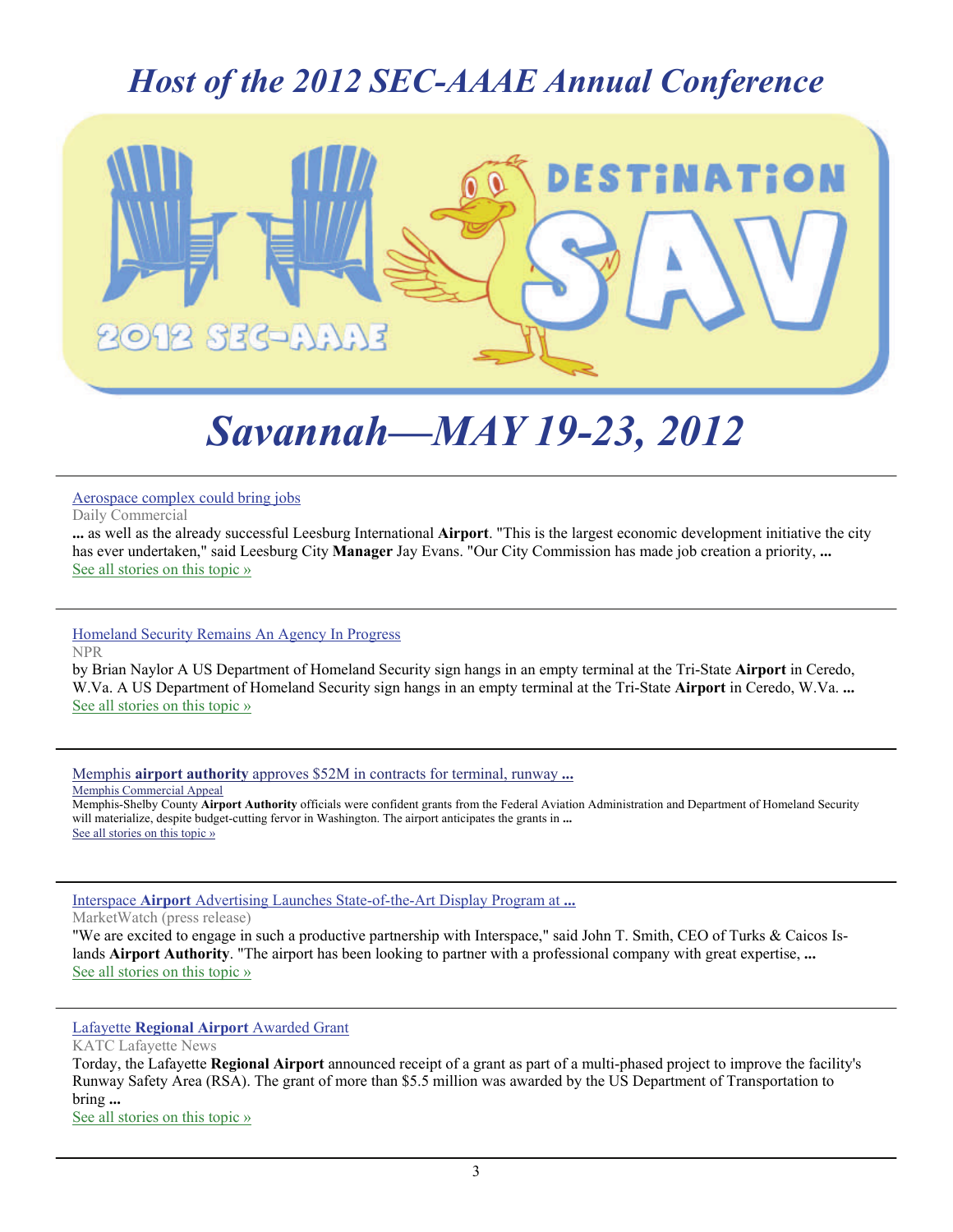#### [Lee County Port](http://www.google.com/url?sa=X&q=http://www.cape-coral-daily-breeze.com/page/content.detail/id/526673/Lee-County-Port-Authority-earns-award.html%3Fnav%3D5069&ct=ga&cad=CAEQAhgAIAAoATADOANAw-_M8wRIAVAAWABiAmVu&cd=ADFJRTmnSks&usg=AFQjCNH2yUzAcRi1JG4nfPHPwr0pWXsAZg) **Authority** earns award

#### Cape Coral Daily Breeze

The Florida Airports Council gave the General **Aviation** Airport Environmental Excellence Award to the Lee County Port **Authority** at its annual conference held recently in Hollywood, Fla. The FAC Environmental Committee presents the Environmental **...**

[See all stories on this topic »](http://www.google.com/url?sa=X&q=http://news.google.com/news/story%3Fncl%3Dhttp://www.cape-coral-daily-breeze.com/page/content.detail/id/526673/Lee-County-Port-Authority-earns-award.html%253Fnav%253D5069%26hl%3Den%26geo%3Dus&ct=ga&cad=CAEQAhgAIAAoBjADOANAw-_M8wRIAVAAWABiAmVu&cd=ADFJRTmnSks&usg=AFQjCNGUqsFi6KxJsyN7HnjNBcwn0RQCBA)

#### [Plane maker may build in Central Florida](http://www.google.com/url?sa=X&q=http://www.dailycommercial.com/localnews/story/091611ICON&ct=ga&cad=CAEQAhgAIAAoATADOANA77XV8wRIAVAAWABiAmVu&cd=niAquLmVeqI&usg=AFQjCNG9vE9fH7S1Cebru69KsgvxGcwGWw)

Daily Commercial

The Daytona Beach News Journal is reporting that Kirk Hawkins, founder and **CEO** of ICON Aircraft, toured DeLand Municipal **Airport** with his company's site selectors. He then met with both city and county officials, and then traveled to Daytona Beach, **...** [See all stories on this topic »](http://www.google.com/url?sa=X&q=http://news.google.com/news/story%3Fncl%3Dhttp://www.dailycommercial.com/localnews/story/091611ICON%26hl%3Den%26geo%3Dus&ct=ga&cad=CAEQAhgAIAAoBjADOANA77XV8wRIAVAAWABiAmVu&cd=niAquLmVeqI&usg=AFQjCNEODEufJHM_Mk-vwyUf3MnPSHVXnQ)

#### [A Different Beat: Wrong](http://www.google.com/url?sa=X&q=http://www.sulphurdailynews.com/opinions/columnists/x524583418/A-Different-Beat-Wrong-airport-incident-a-really-big-deal&ct=ga&cad=CAEQARgAIAAoATAAOABAg7_Y8wRIAVAAWABiAmVu&cd=2rrsvwWGyH0&usg=AFQjCNFiVEvNvnzFSruC-Btge7mtCXVLHw) **airport** incident a really big deal

Sulphur Southwest Daily News

By Brian Trahan, Executive Editor Two weeks ago Continental Flight 3222, a Colgan Air flight bound for Lake Charles from Houston landed at Southland Field in Carlyss instead of its destination of Lake Charles **Regional Airport**. **...** [See all stories on this topic »](http://www.google.com/url?sa=X&q=http://news.google.com/news/story%3Fncl%3Dhttp://www.sulphurdailynews.com/opinions/columnists/x524583418/A-Different-Beat-Wrong-airport-incident-a-really-big-deal%26hl%3Den%26geo%3Dus&ct=ga&cad=CAEQARgAIAAoBjAAOABAg7_Y8wRIAVAAWABiAmVu&cd=2rrsvwWGyH0&usg=AFQjCNGNPvQv5G97PixVw5jM-wBUJ1jTvw)

#### [Cheers, criticism amid first Fort Lauderdale-to-Havana flight](http://www.google.com/url?sa=X&q=http://www.menafn.com/qn_news_story.asp%3Fstoryid%3D%257Bf4ae98a3-795c-4b0f-8572-c56155d557a6%257D&ct=ga&cad=CAEQARgAIAAoATAAOABA0LvZ8wRIAVAAWABiAmVu&cd=A9Z7BvaTtKs&usg=AFQjCNGcuR3lxdu4od6PwSRBChkFKiOv5Q)

Middle East North Africa Financial Network

Sep 18, 2011 (The Miami Herald - McClatchy-Tribune Information Services via COMTEX) -- It was clear Fort Lauderdale-Hollywood **International Airport's** first charter flight to Cuba in decades wasn't your average trip. Passengers were greeted at the **...**

[See all stories on this topic »](http://www.google.com/url?sa=X&q=http://news.google.com/news/story%3Fncl%3Dhttp://www.menafn.com/qn_news_story.asp%253Fstoryid%253D%25257Bf4ae98a3-795c-4b0f-8572-c56155d557a6%25257D%26hl%3Den%26geo%3Dus&ct=ga&cad=CAEQARgAIAAoBjAAOABA0LvZ8wRIAVAAWABiAmVu&cd=A9Z7BvaTtKs&usg=AFQjCNG-w75jYUR_MjbCzFY2qfIOKVa1yw)

#### Nashville **International Airport** [will have more rental cars, parking](http://www.google.com/url?sa=X&q=http://www.tennessean.com/article/20110919/NEWS01/309190037/Nashville-International-Airport-will-have-more-rental-cars-parking&ct=ga&cad=CAEQARgAIAAoATAAOABApujb8wRIAVAAWABiAmVu&cd=kX2qcIxIlg8&usg=AFQjCNGV1sVy1XXB1rykEhRFoopZ-8jS5w)

The Tennessean

Nick Schimmel of Schindler Elevator Corp. works on a moving sidewalk at Nashville **International Airport**, which is undergoing a variety of makeovers. / Photos by George Walker IV / The Tennessean The new rental car facility at the Nashville **...** [See all stories on this topic »](http://www.google.com/url?sa=X&q=http://news.google.com/news/story%3Fncl%3Dhttp://www.tennessean.com/article/20110919/NEWS01/309190037/Nashville-International-Airport-will-have-more-rental-cars-parking%26hl%3Den%26geo%3Dus&ct=ga&cad=CAEQARgAIAAoBjAAOABApujb8wRIAVAAWABiAmVu&cd=kX2qcIxIlg8&usg=AFQjCNF7lAW2YShXFIo398d_pTKHkigXGA)

#### Clear Channel **Airports** [Brings FLYsmart Mobile App to Huntsville](http://www.google.com/url?sa=X&q=http://www.marketwatch.com/story/clear-channel-airports-brings-flysmart-mobile-app-to-huntsville-international-airport-2011-09-19&ct=ga&cad=CAEQARgAIAAoATAAOABA8bnd8wRIAVAAWABiAmVu&cd=w4V5Vni3f5c&usg=AFQjCNGi5gzklMCg1sQBam2TArn0x1yTRA) **International ...**

MarketWatch (press release)

Now, our **airport** passengers and visitors can have their own personal directory that provides all the information they need right in the palm of their hand," said Barbie Peek, Director of Marketing, Huntsville **International Airport**. **...** [See all stories on this topic »](http://www.google.com/url?sa=X&q=http://news.google.com/news/story%3Fncl%3Dhttp://www.marketwatch.com/story/clear-channel-airports-brings-flysmart-mobile-app-to-huntsville-international-airport-2011-09-19%26hl%3Den%26geo%3Dus&ct=ga&cad=CAEQARgAIAAoBjAAOABA8bnd8wRIAVAAWABiAmVu&cd=w4V5Vni3f5c&usg=AFQjCNFHnVBnoMqxFHu4x_IgtkblnB10sQ)

#### [D'Iberville murder suspect is](http://www.google.com/url?sa=X&q=http://www.sunherald.com/2011/09/22/3450242/diberville-murder-suspect-is-tsa.html&ct=ga&cad=CAEQARgAIAAoATAAOABAs6Ds8wRIAVAAWABiAmVu&cd=GcuLop0pHg4&usg=AFQjCNE9NkaARcuYfiXavgkjyGUF7xk0-g) **TSA** official

SunHerald.com

Authorities say a man accused of killing a co-worker at her new residence in D'Iberville is a management-level official for the **Transportation Security Administration**. **TSA** spokeswoman Sari Koshetz tells The Sun Herald ( http://bit.ly/othRI6) **...** [See all stories on this topic »](http://www.google.com/url?sa=X&q=http://news.google.com/news/story%3Fncl%3Dhttp://www.sunherald.com/2011/09/22/3450242/diberville-murder-suspect-is-tsa.html%26hl%3Den%26geo%3Dus&ct=ga&cad=CAEQARgAIAAoBjAAOABAs6Ds8wRIAVAAWABiAmVu&cd=GcuLop0pHg4&usg=AFQjCNEE1pHDFlJVfD6CYLbkAF9Cn5ebhw)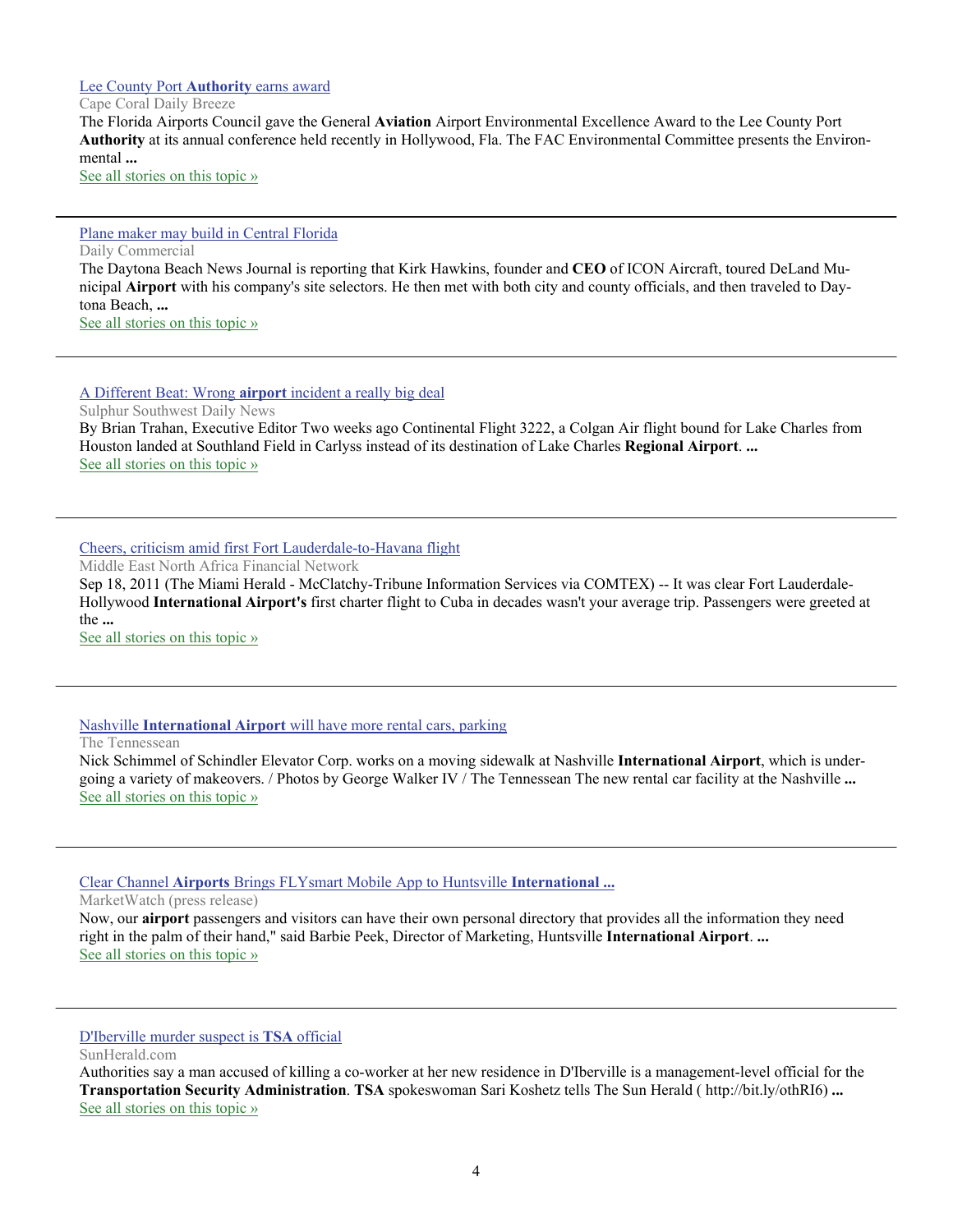#### [Outlaw Field manager resigns](http://www.google.com/url?sa=X&q=http://www.theleafchronicle.com/article/20110922/NEWS01/109220319/Outlaw-Field-manager-resigns%3Fodyssey%3Dtab%257Ctopnews%257Ctext%257CFRONTPAGE&ct=ga&cad=CAEQARgAIAAoATAAOABA8Z_s8wRIAVAAWABiAmVu&cd=hcYvcYfEf-k&usg=AFQjCNH5p8l362PxHg4Mx08wWBnyadjtJQ)

#### Clarksville Leaf Chronicle

**Airport Authority** board chairman Ronald Whitford told members that Ferguson went to South Carolina to take care of his son and daughter-in-law, who were both seriously injured in a recent car wreck. Shortly after Ferguson's resignation, John Patterson **...**

[See all stories on this topic »](http://www.google.com/url?sa=X&q=http://news.google.com/news/story%3Fncl%3Dhttp://www.theleafchronicle.com/article/20110922/NEWS01/109220319/Outlaw-Field-manager-resigns%253Fodyssey%253Dtab%25257Ctopnews%25257Ctext%25257CFRONTPAGE%26hl%3Den%26geo%3Dus&ct=ga&cad=CAEQARgAIAAoBjAAOABA8Z_s8wRIAVAAWABiAmVu&cd=hcYvcYfEf-k&usg=AFQjCNGs-PQ0lv4aKsiIIz2i6R2PupT3HQ)

#### Jacksonville **Airport** [CEO Grossman gets \\$35000 raise](http://www.google.com/url?sa=X&q=http://www.bizjournals.com/jacksonville/news/2011/09/26/jaa-ceo-steve-grossman-gets-35000.html&ct=ga&cad=CAEQARgAIAAoATABOAFA4cSD9ARIAVAAWABiAmVu&cd=-XSwbx1XEsI&usg=AFQjCNGMcZ4PL4IofHaFdxovEFv9m8DQ_g)

#### Bizjournals.com

Jacksonville Aviation **Authority** board members narrowly approved a \$35000, or 14 percent, raise for CEO Steve Grossman Monday morning. His annual salary will rise from \$245000 to \$280000. The board also approved a newcontract for Grossman.

**...** [See all stories on this topic »](http://www.google.com/url?sa=X&q=http://news.google.com/news/story%3Fncl%3Dhttp://www.bizjournals.com/jacksonville/news/2011/09/26/jaa-ceo-steve-grossman-gets-35000.html%26hl%3Den%26geo%3Dus&ct=ga&cad=CAEQARgAIAAoBjABOAFA4cSD9ARIAVAAWABiAmVu&cd=-XSwbx1XEsI&usg=AFQjCNGuKQcUxlWbvi6x003Th0a1pDR1yg)

#### [U.S. Travel Association Opposes Obama's Plan to Divert Portion of Increased](http://www.google.com/url?sa=X&q=http://www.worldpropertychannel.com/us-markets/vacation-leisure-real-estate-1/aviation-passenger-security-fee-us-travel-association-general-fund-transportation-security-administration-tsa-travel-safety-4812.php&ct=ga&cad=CAEQARgAIAAoATAAOABA1ZmD9ARIAVAAWABiAmVu&cd=ed1swcHF4D8&usg=AFQjCNGZmu08lIvBdYi4dxoAUALz3edflg) **...**

World Property Channel

It would direct \$15 billion to be deposited into the General Fund for debt reduction, with any additional revenues in excess of this amount being applied as offsets to the **Transportation Security Administration's** (TSA) discretionary appropriations. **...** [See all stories on this topic »](http://www.google.com/url?sa=X&q=http://news.google.com/news/story%3Fncl%3Dhttp://www.worldpropertychannel.com/us-markets/vacation-leisure-real-estate-1/aviation-passenger-security-fee-us-travel-association-general-fund-transportation-security-administration-tsa-travel-safety-4812.php%26hl%3Den%26geo%3Dus&ct=ga&cad=CAEQARgAIAAoBjAAOABA1ZmD9ARIAVAAWABiAmVu&cd=ed1swcHF4D8&usg=AFQjCNGQlN0qeuYvrf7XAk2JKkq9goXq_g)

#### Melbourne **International Airport** [business is flying high](http://www.google.com/url?sa=X&q=http://www.floridatoday.com/article/20110924/NEWS01/109240302/Melbourne-International-Airport-business-flying-high&ct=ga&cad=CAEQARgAIAAoATAAOABA1OD18wRIAVAAWABiAmVu&cd=iE8500tkAhI&usg=AFQjCNFJLA1F3PTbuPu7YlNwqtanKxFHsQ)

Florida Today

That's attractive to an airline," said Lori Booker, spokeswoman for Melbourne **International Airport**. By comparison, other **regional airports** have had growth closer to 4 percent, she said. **Airport** officials attribute the growth to efforts to draw local **...**

[See all stories on this topic »](http://www.google.com/url?sa=X&q=http://news.google.com/news/story%3Fncl%3Dhttp://www.floridatoday.com/article/20110924/NEWS01/109240302/Melbourne-International-Airport-business-flying-high%26hl%3Den%26geo%3Dus&ct=ga&cad=CAEQARgAIAAoBjAAOABA1OD18wRIAVAAWABiAmVu&cd=iE8500tkAhI&usg=AFQjCNGmtcGA_KFhO7hGkbmEOUg22r4uXA)

#### [Study: Shenandoah Valley](http://www.google.com/url?sa=X&q=http://www.newsleader.com/article/20110924/NEWS01/109240313/Study-Shenandoah-Valley-Regional-Airport-generates-jobs-money&ct=ga&cad=CAEQARgAIAAoATAAOABAkYX28wRIAVAAWABiAmVu&cd=Hv0HZeMQvgM&usg=AFQjCNEBj0Es08lwKUVdHA1uhFmm7e4eKQ) **Regional Airport** generates jobs, money

Staunton News Leader

WEYERS CAVE — It might be the smallest commercial airport in the state, but Shenandoah Valley **Regional Airport** has a big economic impact, according to a state study. The airport and its tenants employed 252 people last year, with an annual payroll of **...**

[See all stories on this topic »](http://www.google.com/url?sa=X&q=http://news.google.com/news/story%3Fncl%3Dhttp://www.newsleader.com/article/20110924/NEWS01/109240313/Study-Shenandoah-Valley-Regional-Airport-generates-jobs-money%26hl%3Den%26geo%3Dus&ct=ga&cad=CAEQARgAIAAoBjAAOABAkYX28wRIAVAAWABiAmVu&cd=Hv0HZeMQvgM&usg=AFQjCNE0pFUXpQ_t3dQoEDSfs022rrBg-A)

#### Alabama **aviation** [industry poised to take flight, exec says](http://www.google.com/url?sa=X&q=http://blog.al.com/businessnews/2011/09/alabama_aviation_industry_pois.html&ct=ga&cad=CAEQAhgAIAAoATAGOAZAvPyb9ARIAVAAWABiAmVu&cd=t8acDrIaxjA&usg=AFQjCNEvmKLbZG1hc07v-kh9miIPZHOR1Q)

The Birmingham News - al.com (blog)

Dara Longgrear, executive director of the Tuscaloosa County Industrial Development **Authority**, said he had the idea for the symposium when GE **Aviation** was searching for sites to build its new coatings plant. Although the company chose Auburn, **...** [See all stories on this topic »](http://www.google.com/url?sa=X&q=http://news.google.com/news/story%3Fncl%3Dhttp://blog.al.com/businessnews/2011/09/alabama_aviation_industry_pois.html%26hl%3Den%26geo%3Dus&ct=ga&cad=CAEQAhgAIAAoBjAGOAZAvPyb9ARIAVAAWABiAmVu&cd=t8acDrIaxjA&usg=AFQjCNEyF7FH9lyowEZdi4swgaeyYL9RnA)

Furloughed **FAA** [workers will receive back pay -- GovExec.com](http://www.google.com/url?sa=X&q=http://www.govexec.com/dailyfed/0911/093011kl2.htm&ct=ga&cad=CAcQARgAIAEoATAAOABAjMGk9ARIAVgAYgVlbi1VUw&cd=ttEMK7vNQl4&usg=AFQjCNFMQMDorTLSDlglQoj_xurLeYAZ4Q)

The nearly 4000 Federal Aviation Administration employees who were furloughed for two weeks this summer will receive back pay in...

[www.govexec.com/dailyfed/0911/093011kl2.htm](http://www.google.com/url?sa=X&q=http://www.govexec.com/dailyfed/0911/093011kl2.htm&ct=ga&cad=CAcQARgAIAEoBDAAOABAjMGk9ARIAVgAYgVlbi1VUw&cd=ttEMK7vNQl4&usg=AFQjCNFMQMDorTLSDlglQoj_xurLeYAZ4Q)